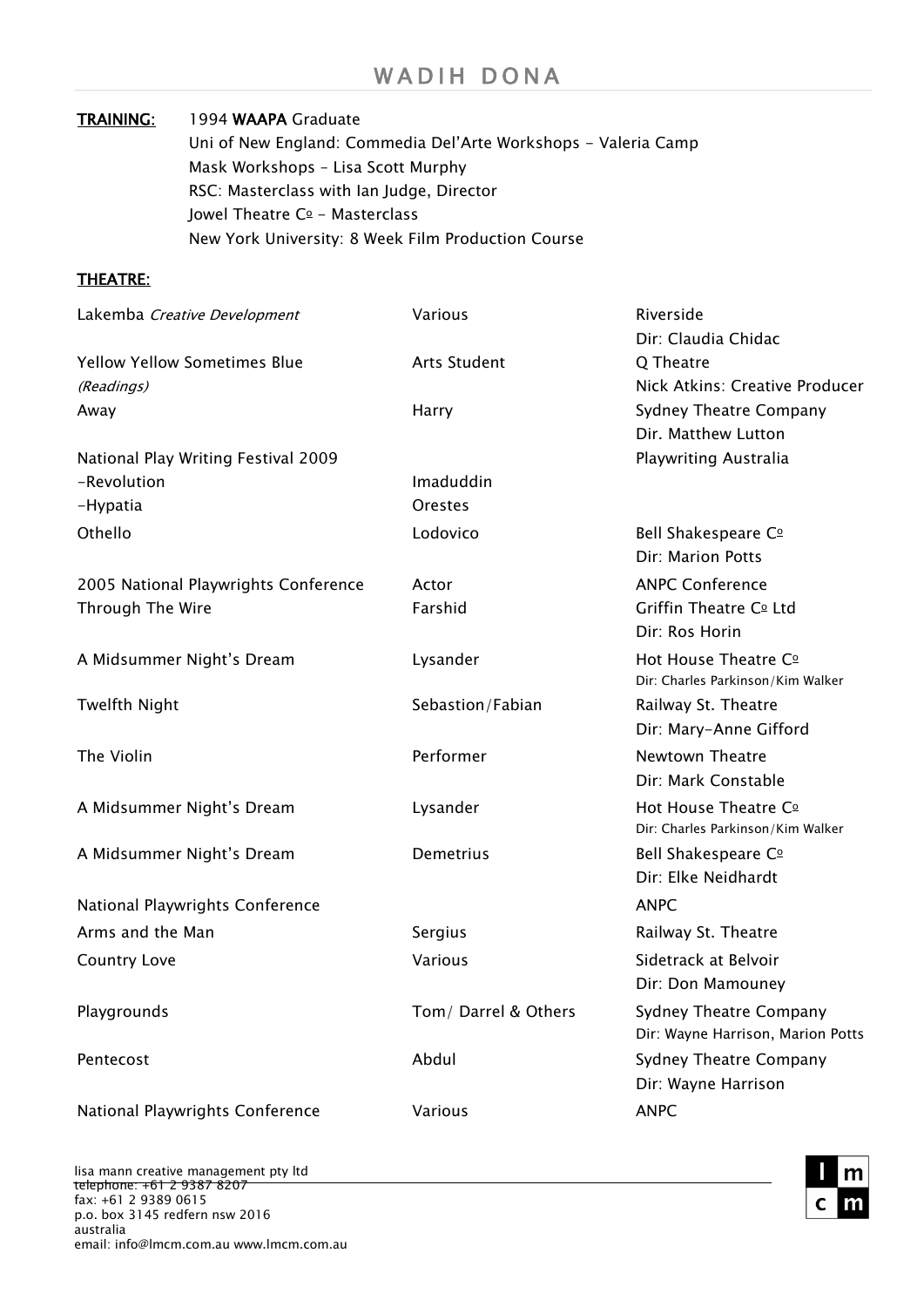## WAD I H DONA Page | 2

## THEATRE (continued):

TELEVISION:

National Short Play Comp. Various ANPC Hamlet Laertes Uni of New England

# Romeo and Juliet **Mercutio** Mercutio **Mercutio** Dir: Wayne Harrison Season at Sarsparilla **Ron Suddards** Ron Suddards Dir: Rhys McConochie Goose Pimples **Coose Pimples** Coose Pimples **Coose Pimples Dir: Chris Edmund** Tonight We Improvise The Commetti Controller Controller Enter the Controller Pommetti Dir: Maria L'Abatte The Barbarians The Doctor The Doctor The Barbarians and Diricular Adam Macaulay The Golden Age The Golden Age Melorne/Doctor The Golden Age Unit Carey A Lie of the Mind **All and Accord Mike** Mike **Dir: Lisa Scott Murphy** Boy with the Cart **Chorus** Chorus Chorus WAAPA / Dir: Lisle Jones Uncle Vanya Narrow Christopher Serebiokov Narrow La Trobe University They Put Handcuffs on the Flowers Pronos Uni of New England Lady's Not For Burning The Richard Charles Control Uni of New England

Last King Of The Cross **Nasa Kalouri Endemol Shine Productions** Dir. Kieran Darcy Smith Doctor Doctor Doctor Ogilvy Easy Tiger Productions, Nine Network (Series 5) Dir. Catherine Millar Home & Away Dr Stephens (recurring) Networks Seven Dir. Various Rake Tiger Tiger Easy Tiger Easy Tiger Productions (Series 5) Dir. Rowan Woods Doctor Doctor Doctor Ogilvy Essential Media, Nine Network Dir: Peter Salmon My Place Omar Chapman Pics Ltd, Matchbox Pics (Series 1, Ep2) Dir: Shawn Seet Underbelly 2 Nick Paltos UB II Pty Ltd All Saints Gerard Seven Network (Ops) Ltd (Series 12, Ep6) Dir: Nicholas Bufalo Four Corners **Community** Corners **ABC** Comedy Inc - Queer Eye for Shane Warne Jai Crackerjack Productions (Series 3) Comedy Inc - Queer Eye for the Jihad Guy Jai Crackerjack Productions (Series 2) Stingers **Stingers BSLM** Prod Pty Ltd (Series 8, Ep170) Contract Contract Contract Contract Contract Contract Contract Contract Contract Contract Contract Contract Contract Contract Contract Contract Contract Contract Contract Contract Contract Contract Contra All Saints **Dale Cox** Seven Networks (Ops) Ltd (Series 6, Eps 23 & 24) Dir: Bill Hughes, Scott Harford-Davis

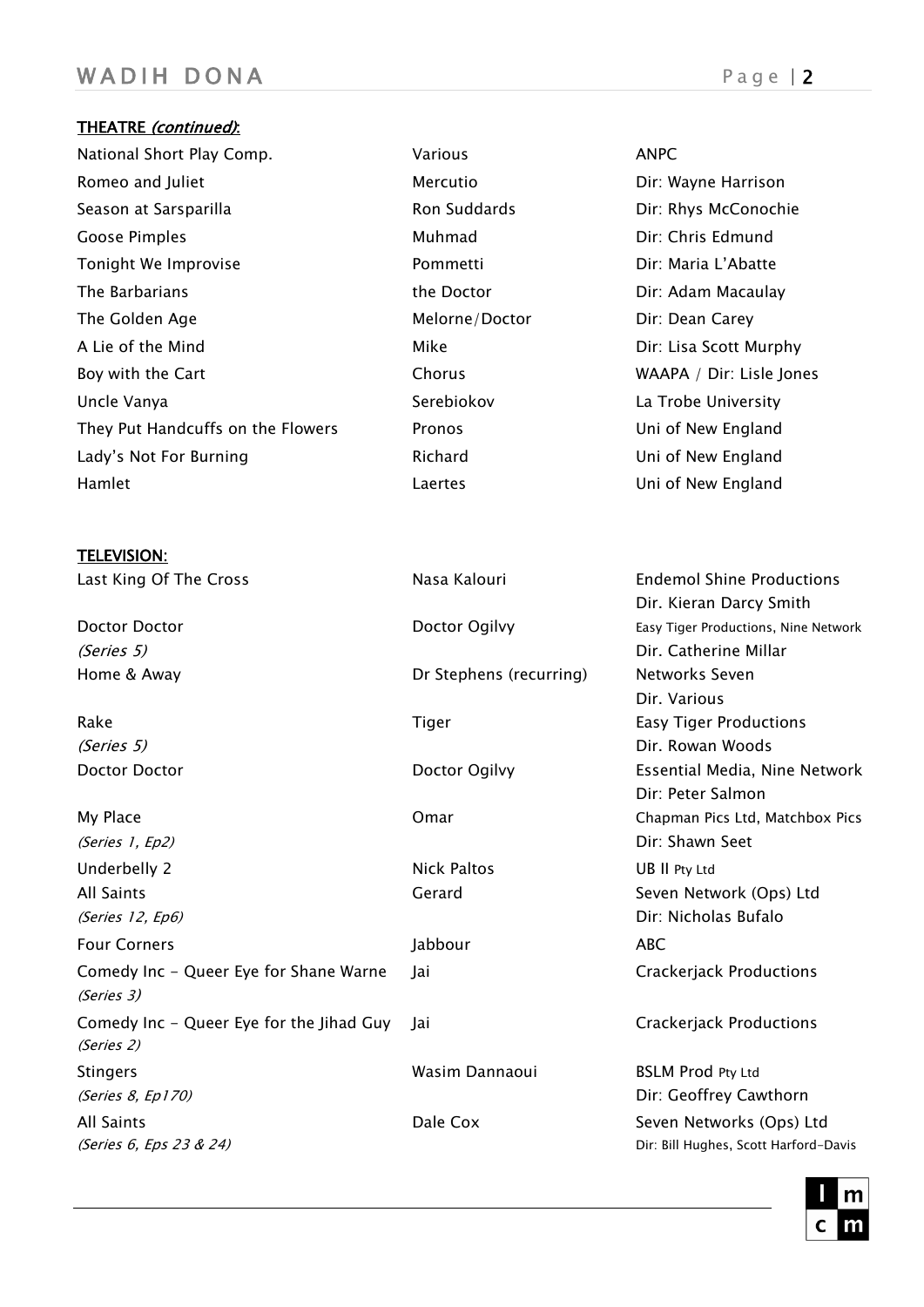## WAD I H DONA Page | 3

Blue Heelers **Marco Fiorelli** Marco Fiorelli West St Prods No 7 (Series 10, Eps 21 & 24) Contract Contract Contract Contract Contract Contract Contract Contract Contract Contract Contract Contract Contract Contract Contract Contract Contract Contract Contract Contract Contract Contract TELEVISION (continued): Grass Roots **Roots Roots** Root Crane Islay Pty Ltd / Eastway Communication (Series 2, Eps 7 & 10) Dir: Brendan Maher & Ian Watso BlackJack: Murder Archive **Doctor** Doctor Jigsaw Entertainment Pty Ltd (Telemovie) Dir: Peter Andrikidis F.A.R.S.C.A.P.E. Tauvo Nine Films & Television (S1, Eps 8 & 20) All Saints **Ahmed Aziz** Ahmed Aziz **Amal. TV Services** / 7 (S2, Ep3) Dir: Peter Fisk Home and Away **Mr Strong** Mr Strong Amal. TV Services / 7 Never Tell Me Never **New Strategier Contact Contact Contact Pictures** Palm Beach Pictures Wildside **Kiram Al Ouweyfi** Gannon/Jenkins TV (Series 1, Ep 9) Dir: Andrew Prowse GP Des Sheehan VRPT Fallen Angels **ABC TV CONSIDERING ABC TV** (S1, Ep8) Colour Blind Casting MEAA /Visualeyes Productions Water Rats **Rev. Alex Kaldas** Conservativer Productions Conservations Conservations Conservations (Series 1, Ep13) Dir: Chris Martin-Jones Police Rescue **Paulo Rodriquez** Southern Star Xanadu/ABC (Series 5, Ep5) Dir: Paul Faint, Steve Mann All it Takes is a Little Understanding Docu/Drama Tris Productions Inspector Morse ITV Productions, UK FILM: Septembers of Shiraz **Rostan Eclectic Pics, Crosscurrent Prods.**,

Thank God He Met Lizzie **Angelo** Angelo Stamen Films Pty Ltd

Self Serve **Subsetsion Slats Mac & Wills** Slats Mac & Wills Here I Sit Broken Hearted Alex Dir: Michael Grey Kranski Sammy Dir: Wadih Dona Grange **Constanting Constanting Peter** Peter **Frenzie Films** 

Dir: David Elfick

Gerard Butler Alan Siegel Ent. Quarantine Contract Contract Contract Contract Contract Contract Contract Contract Contract Contract Contract Contract Contract Contract Contract Contract Contract Contract Contract Contract Contract Contract Contract Cont Dir: Ron Elliot Hopper Peter Peter AFTRS / 3rd Year Dir: Yulia Ackerholt Dir: Cherie Nowlan Dir: Catriona McKenzie